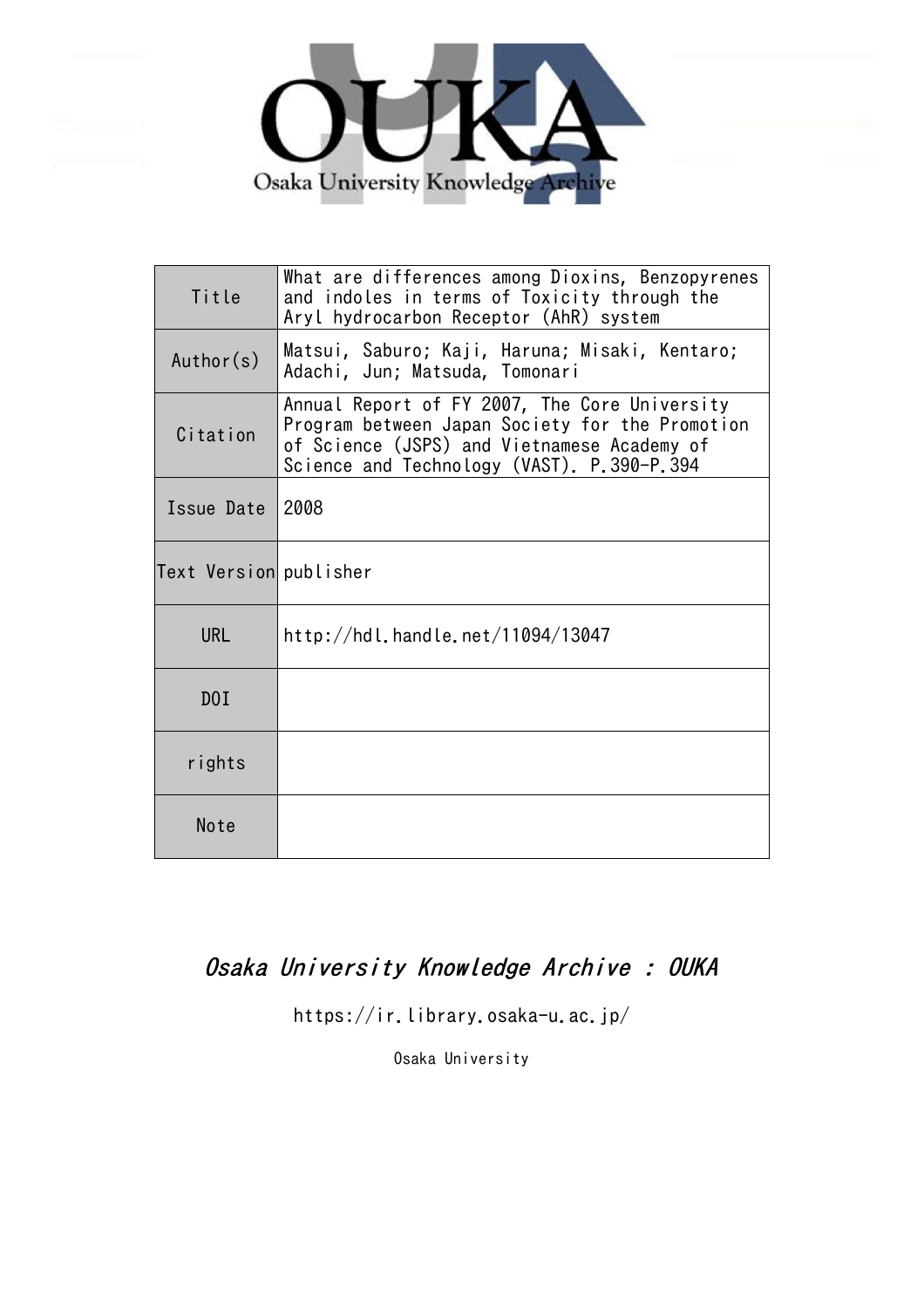## What are differences among Dioxins, Benzopyrenes and Indoles in terms of Toxicity through the Aryl hydrocarbon Receptor (AhR) system

Saburo Matsui\*, Haruna Kaji\*\*, Kentaro Misaki\*\*\*, Jun Adachi\*\*\*\*, Tomonari Matsuda\*\*\*\*\*

\* Emeritus Professor of Kyoto University

\*\* Research Fellow, Graduate School of Engineering, Research Center for Environmental Quality Management, Kyoto University

\*\*\* Research Fellow, Institute of Medical Science, Juntendo University

\*\*\*\* Assistant Professor Graduate School of Global Environmental Studies, Kyoto **University** 

\*\*\*\*\* Associate Professor, Graduate School of Engineering, Research Center for Environmental Quality Management, Kyoto University

#### **Abstract**

There are remarkable progresses on understanding toxicity of TCDD, Benzo(a)pyrene in terms of gene and protein molecular science. We can understand up- and down regulation of genes involved after those chemicals coming into cell. In spite of understanding that those chemicals mobilize many genes through mediation of AhR, we still do not know yet fates of those chemicals inside the cell and how they are metabolized or not. This paper describes firstly finding of authentic AhR ligands such as Indirubin and Indigo in human urine. Their binding capacity with human AhR is higher than that of TCDD. However, they are easily oxidized with CYPs, and conjugated in to sulfate conjugates. They are easily discharged into human urine, while TCDD is not oxidized nor conjugated so that it stays longer inside cell, continuing AhR mediated gene up- and down regulation. It could be explained that one of multiple toxicity of TCDD may be attributed to over and unnecessary gene mobilization inside cell until it is discharged out of cell. Compared to TCDD and Indirubin, Benzo(a)pyrene, a typical mutagen and carcinogen found in diesel exhaust gas, etc is also a substance that is AhR mediated. It also mobilizes the same genes as those of TCDD and Indirubin involved. After CYPs are mobilized, it can be changed into many different variations through oxidation and reduction until a conjugate form for discharging out of cell. During the oxidation and reduction processes, attention has been given to the use of DNA adducts as the exposure index of Benzo(a)pyrene, DNA adducts derived from Benzo(a)pyrene, were searched by using LC/MS/MS, and several adducts such as BPDE-dG adducts, the metabolites of B[a]P, were detected. On the other hand, the DNA adducts resulted from oxidative damages were clearly observed by treating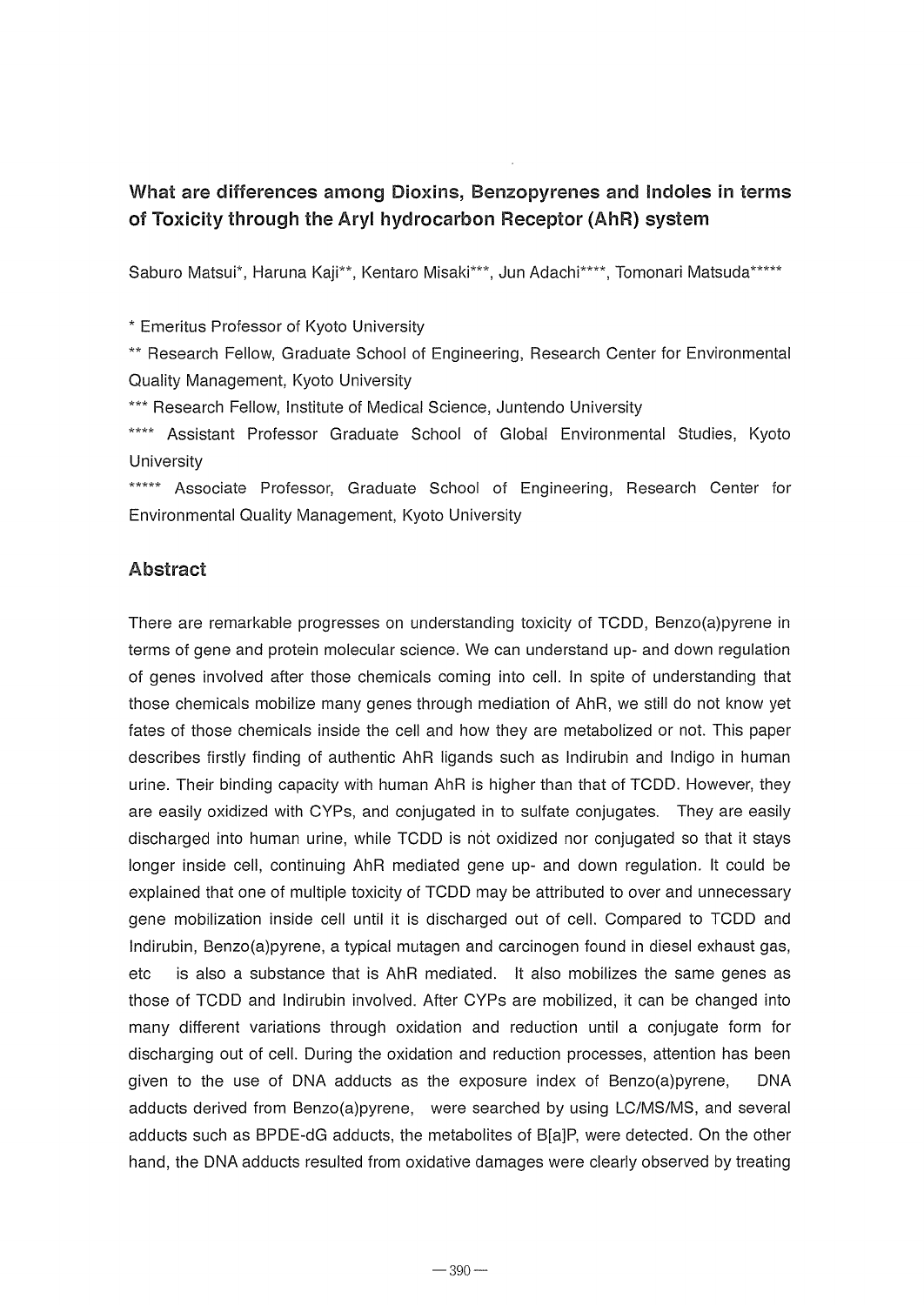human cells with benzo(a)pyrene. LC/MS/MS method used in this study has a good performance in easily and high- selective detection of objective peaks in a small amount of mixture. It can be postulated that at least there are three types of different toxicity groups of chemicals that are AhR mediated, one TCDD type, the second Benzo(a)pyren type and the third Indirubin type. There many indoles in natural food as well as physiological substances including Indrubin, Indigo and Indole-3-carbinol. There are many natural poly-aromatic hydrocarbons (PAHs) in fossil fuel. They are potential air pollutants that many of them are mutagenic and carcinogenic.

We found there are three different types in de-toxicity mechanism.

- $(1)$  Indirubin type: Indoles found in human urine, blood and natural food are easily oxidized and conjugated. They are rapidly discharged out of cell. They do not interfere with other biochemical reactions, nor form DNA adducts, thus no toxicity.
- ( 2 ) Benzopyerene type: Many poly-aromatic hydrocarbons are oxidized and reduced, and conjugated. During oxidation some are epoxidized forming DNA adducts that are origin of mutation, while oxidation process produces hydroxyl radicals that react with DNA forming OH adducts leading to mutation and carcinogenesis.
- ( 3 ) Dioxin type: Dioxins and dibenzofurans are not oxidized nor reduced nor conjugated thus remained prolonged period inside cell over inducing the AhR receptor system upsetting other biochemical reactions leading to many types of toxicity, that are not yet understood in their mechanisms.

### **Keywords: TCDD, Indirubin, Benzo(a)pyrene, PAHs, DNA adducts, LC/MSIMS**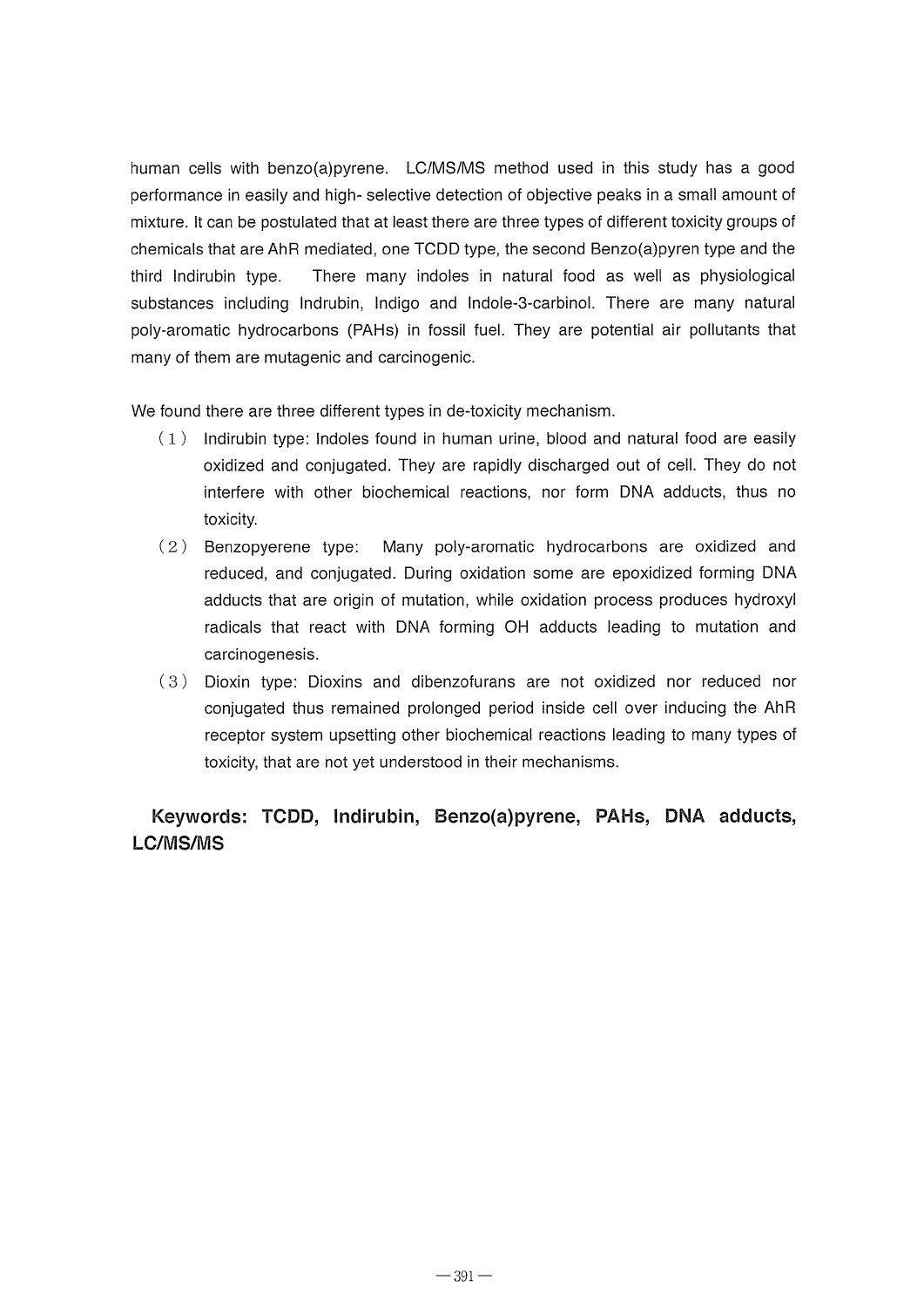

## Fig 1. Gene mobilzation through AhR

.1. Miura and Y. Fuiii-Kuriyama *Biochell1. Biophys. Acta* (2002) **1619263** -286

**Control of protein formation for metabolism, cytokine, and regulation of cell division** 

FiQ **2.** Toxicity throuQh AhR system







8enzo[a]pyrene (8[a]P)

2,3,7,8-tetrachlorodibenzofuran (TCDD) (TCDF)

**Dioxin;TCDD. Dibenzofuran;TCDF Typical carcinogen of PAHs**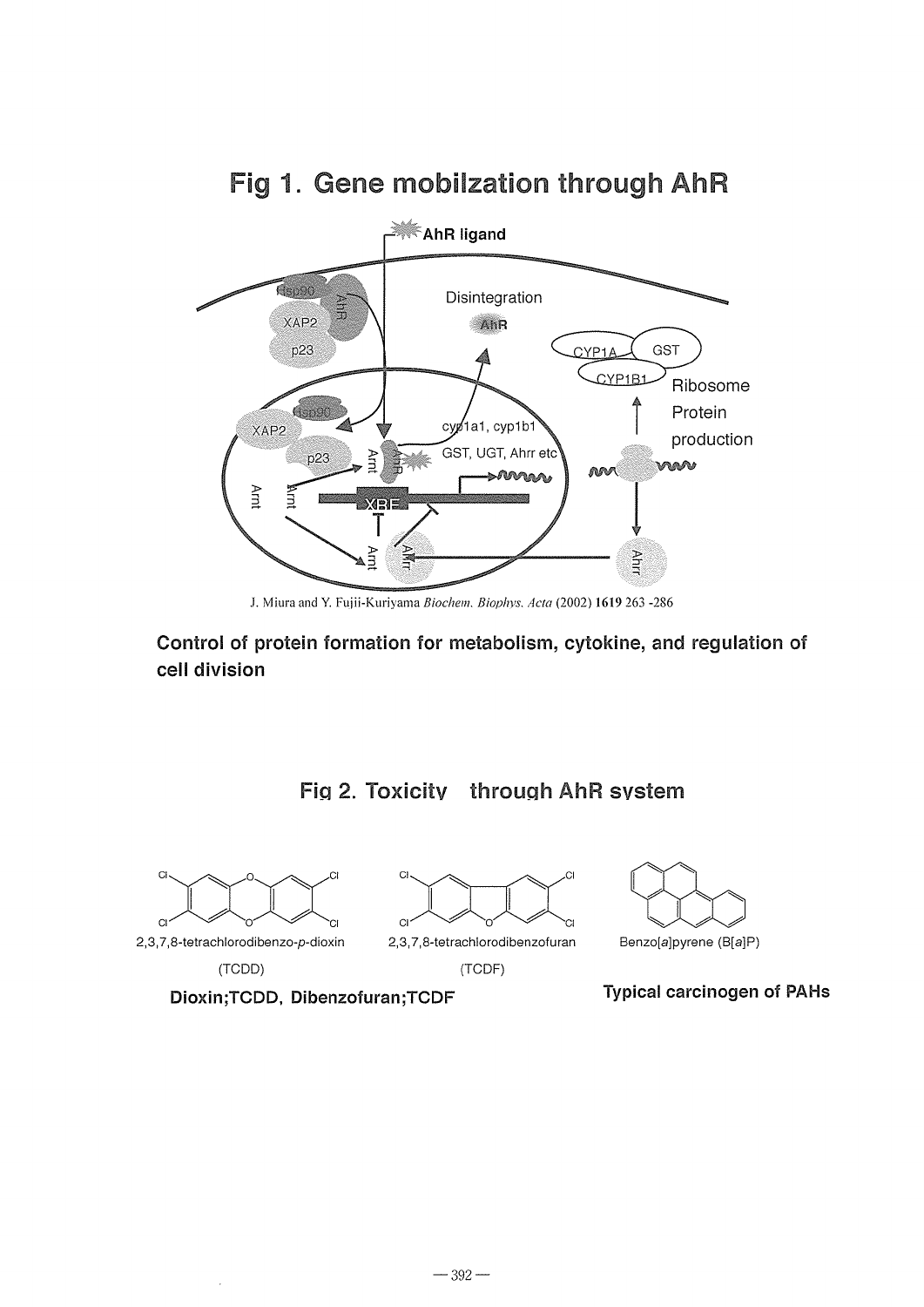



Fig 4 . AhR ligands found in nature and **food**